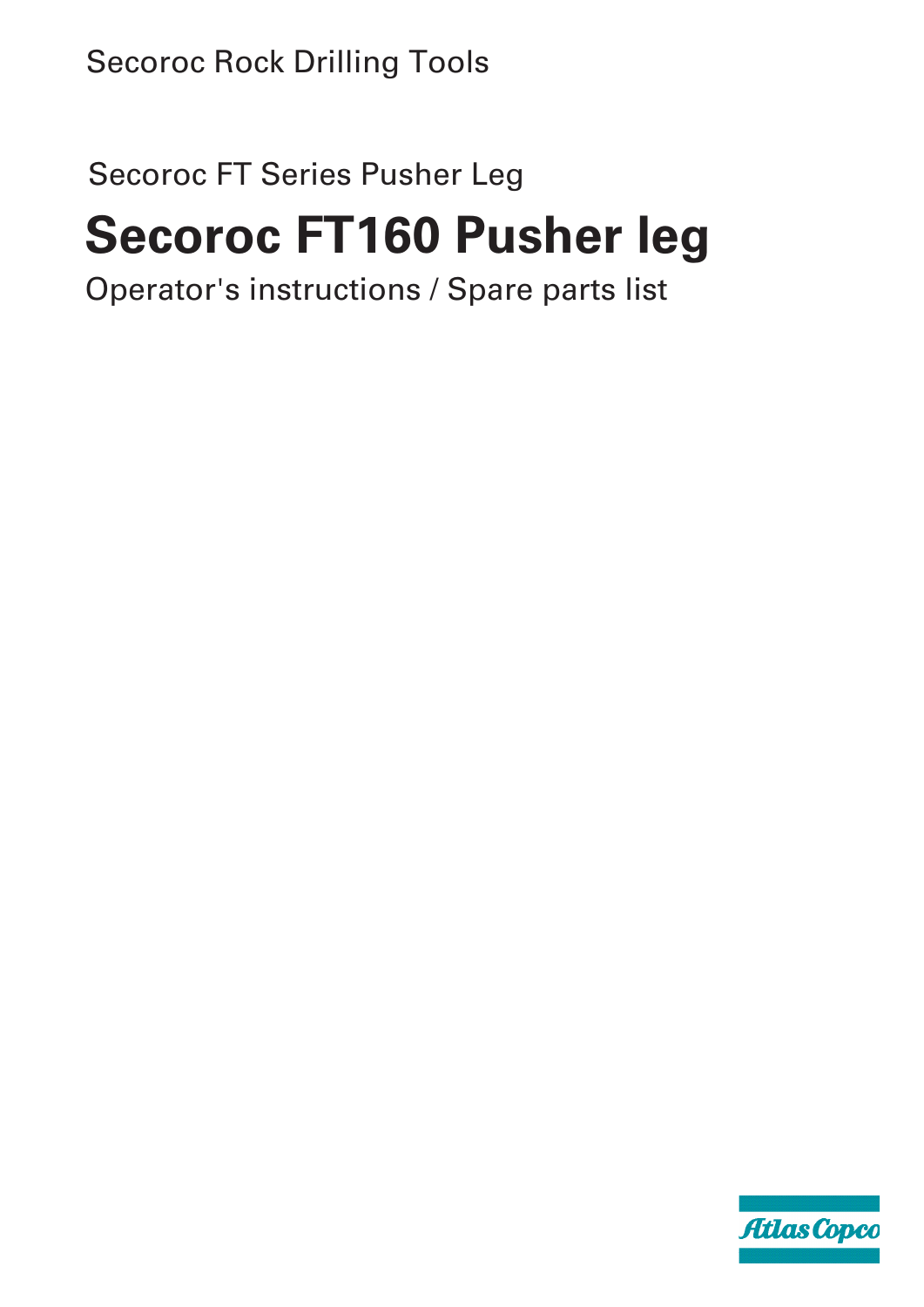## Foreword

Thank you for selecting the Secoroc pusher leg FT160/170.

These instructions were developed to help you get the best performance and productivity from the use of your new rock drill.

Please refer to them also for correct maintenance of the breaker.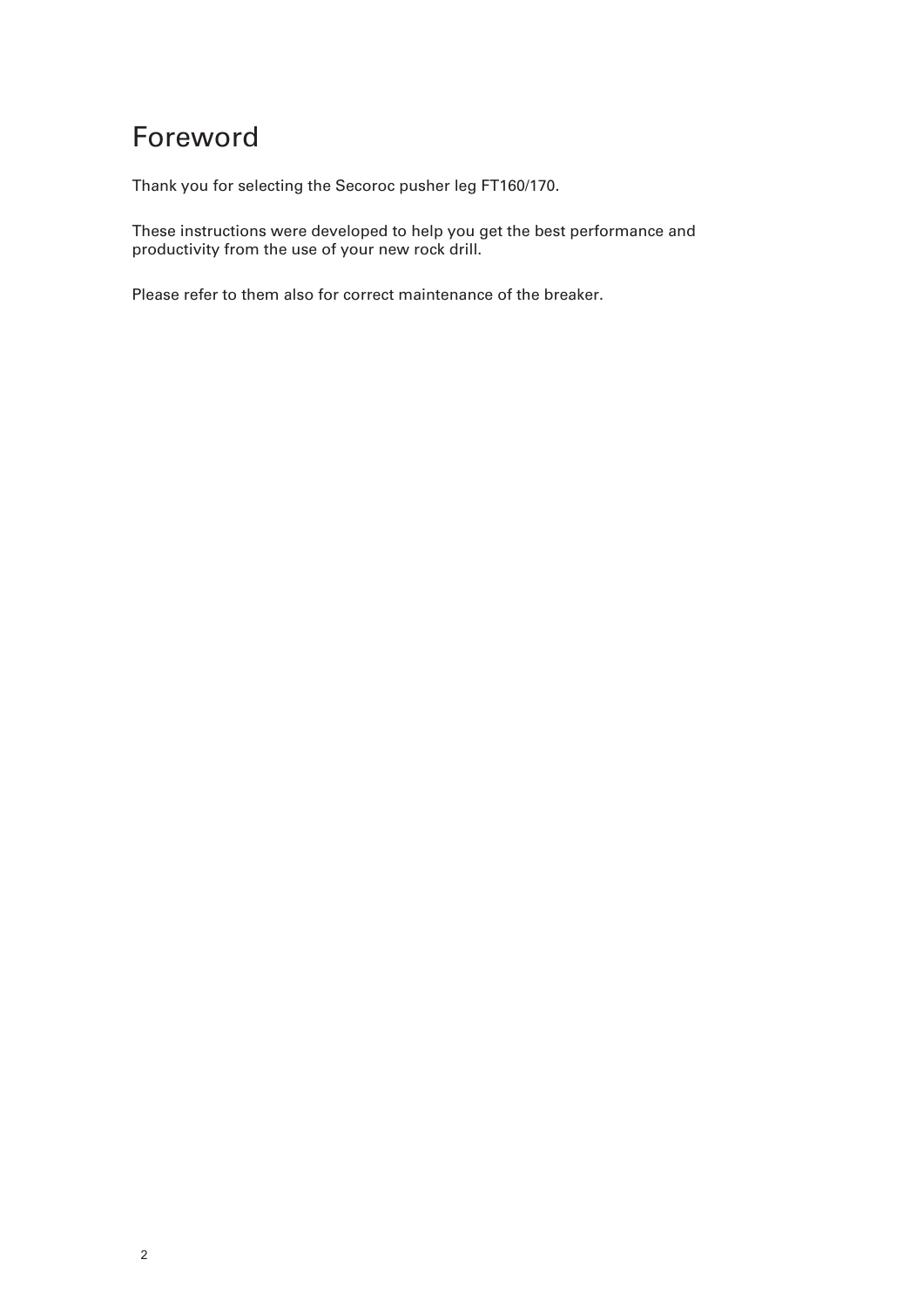## Table of Contents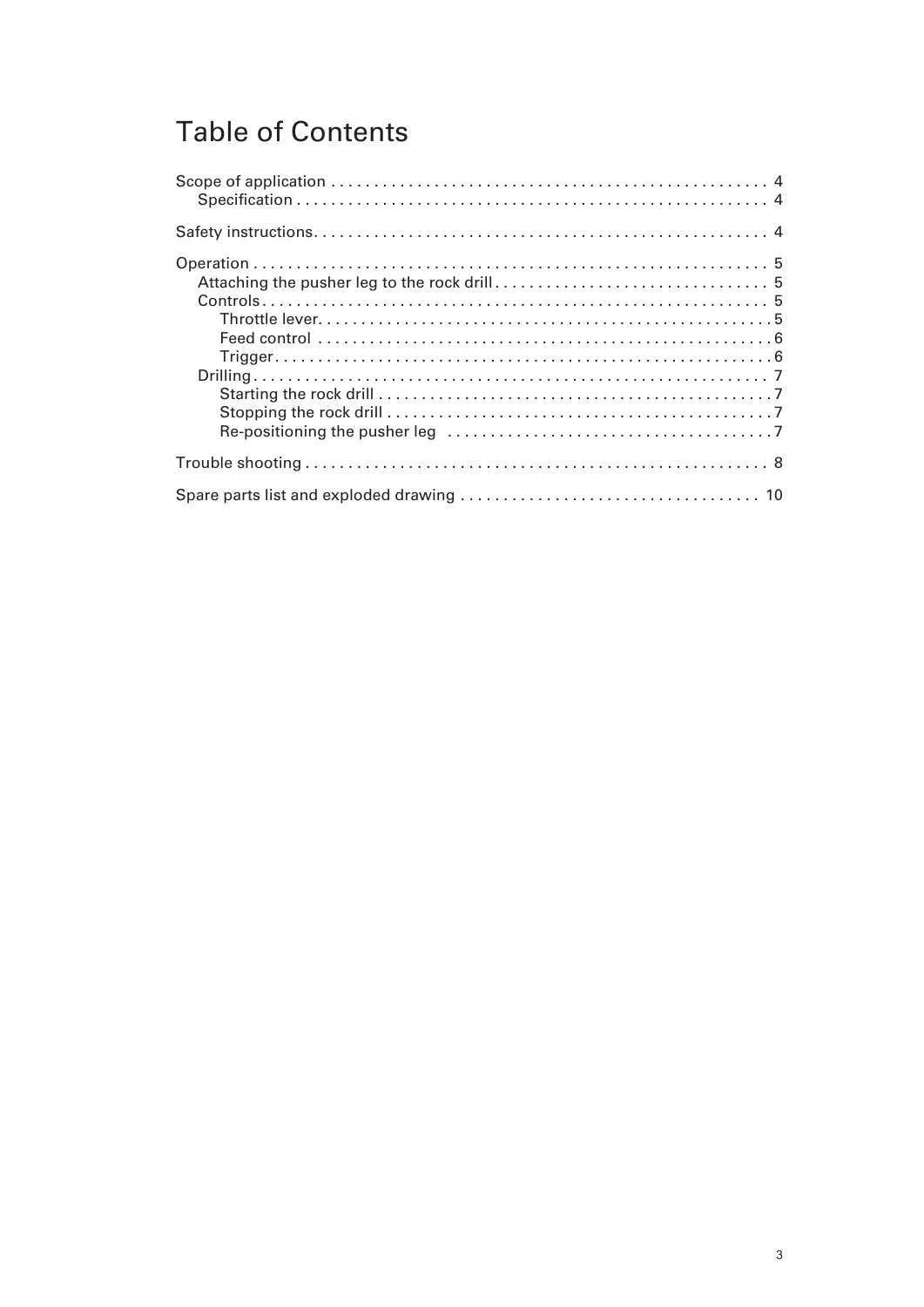## Scope of application

Secoroc FT series pusher legs are light weight, are easy to handle and to connect and are powered directly from the rock drill. The pusher legs are available in different lengths and with different extensions to achieve the required reach. They also come with a variety of tube diameters for different feed forces to suit various rock drills as well as different rock formations.

The FT160C and the FT170 have extra extensions for higher reach. The FT170 features an extra strong leg which provides additional feed force. The FT160B features a powerful leg, designed for small drifting purposes.

## Specification

| Product<br>name | Weight<br>(kg) | Length<br>retracted<br>(mm) | Length<br>extended<br>(mm) | Feeding<br>length<br>(mm) | Piston<br>bore<br>(mm) | Suitable<br>rock drill             | Article<br>number |
|-----------------|----------------|-----------------------------|----------------------------|---------------------------|------------------------|------------------------------------|-------------------|
| <b>FT160A</b>   | 17             | 1668                        | 3006                       | 1338                      | 65                     | 7655, 7655D,<br><b>YT27, YT29A</b> | 3312 3006 08      |
| <b>FT160B</b>   | 16             | 1428                        | 2526                       | 1098                      | 65                     | 7655, 7655D,<br>YT27, YT29A        | 3312 3006 09      |
| <b>FT160C</b>   | 18             | 1820                        | 3310                       | 1490                      | 65                     | 7655, 7655D,<br><b>YT27, YT29A</b> | 3312 3006 10      |

## Safety instructions

To reduce the risk of serious injury or death to yourself or others, carefully read through this instruction booklet before putting the pusher leg to use. Always follow the instructions given.

- $\triangleright$  Always wear a safety helmet, goggles and ear protectors during drilling. Any local regulations that exist must also be observed.
- $\triangleright$  When drilling in certain minerals, there is a risk of spark generation. Before starting work, check that the machine is approved (in accordance with local regulations) for work under such conditions.
- $\triangleright$  Always take great care when using the machine. The working tool is subjected to heavy loading and can break, with a risk of injury to personnel.
- $\triangleright$  Check that the hoses used are of the right quality, and that all hose connections are in good condition and properly tightened.
- $\triangleright$  Before starting work on any of the systems, make sure that the air and water systems are without pressure.
- $\triangleright$  Make sure that there are no concealed wires or other sources of electricity. Never drill near any electric wires or other sources of electricity.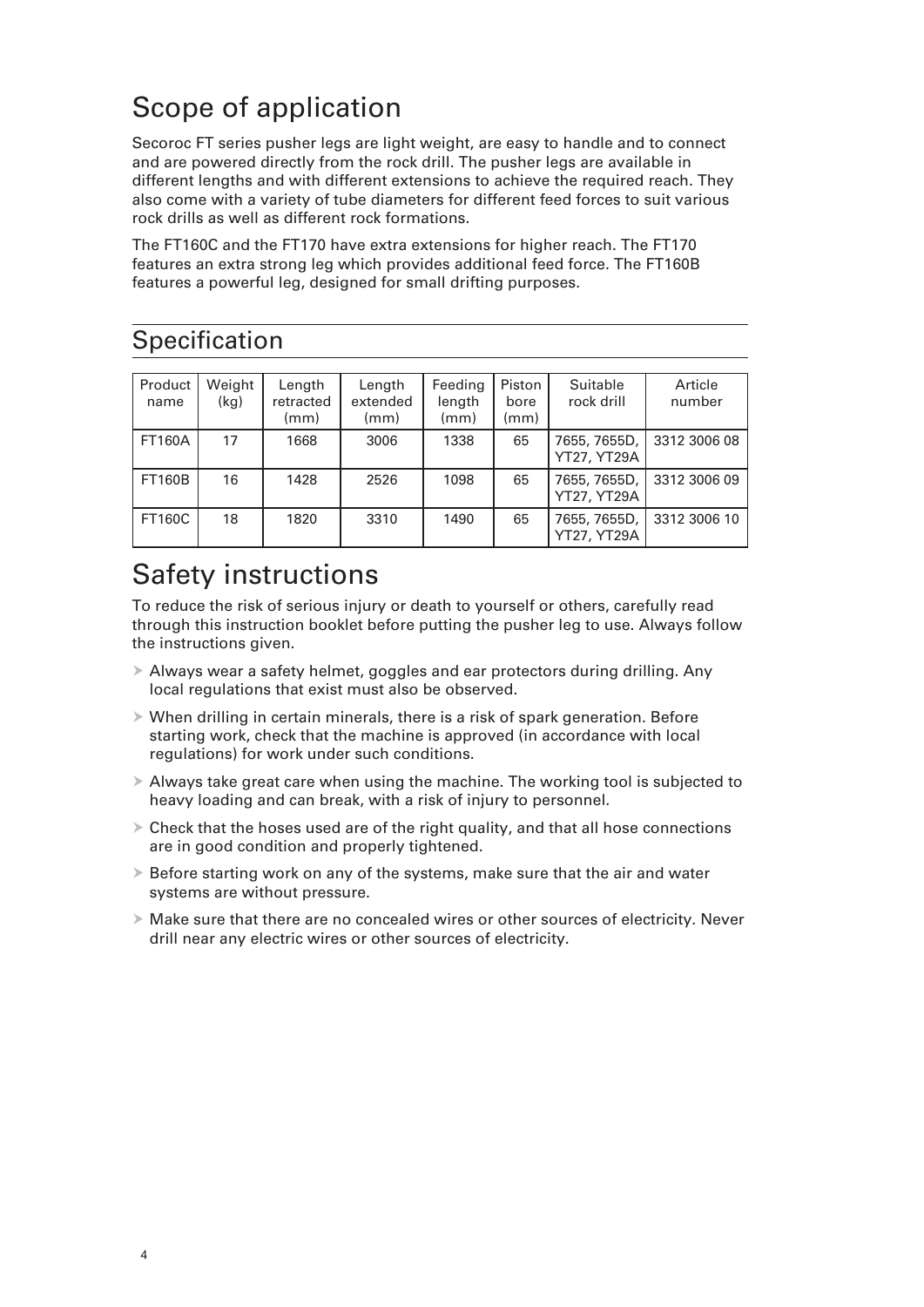## **Operation**

### Attaching the pusher leg to the rock drill

- $\triangleright$  Mount the pusher leg (1), lock sleeve (2), rubber pad (3), washer (4) and locking nut (5) in the order shown in the picture below.
- $\triangleright$  Turn the locking nut clockwise with a wrench until you hear a "click".



#### Controls

#### Throttle lever

The rock drill is equipped with a throttle lever for regulating both the compressed air to the percussion mechanism and the flushing water.



- A. Extra blowing, water flushing off, impact and rotation off.
- B. Stop position, air and water off
- C. Low throttle, air to pusher leg, water flushing
- D. Medium throttle
- E. Full throttle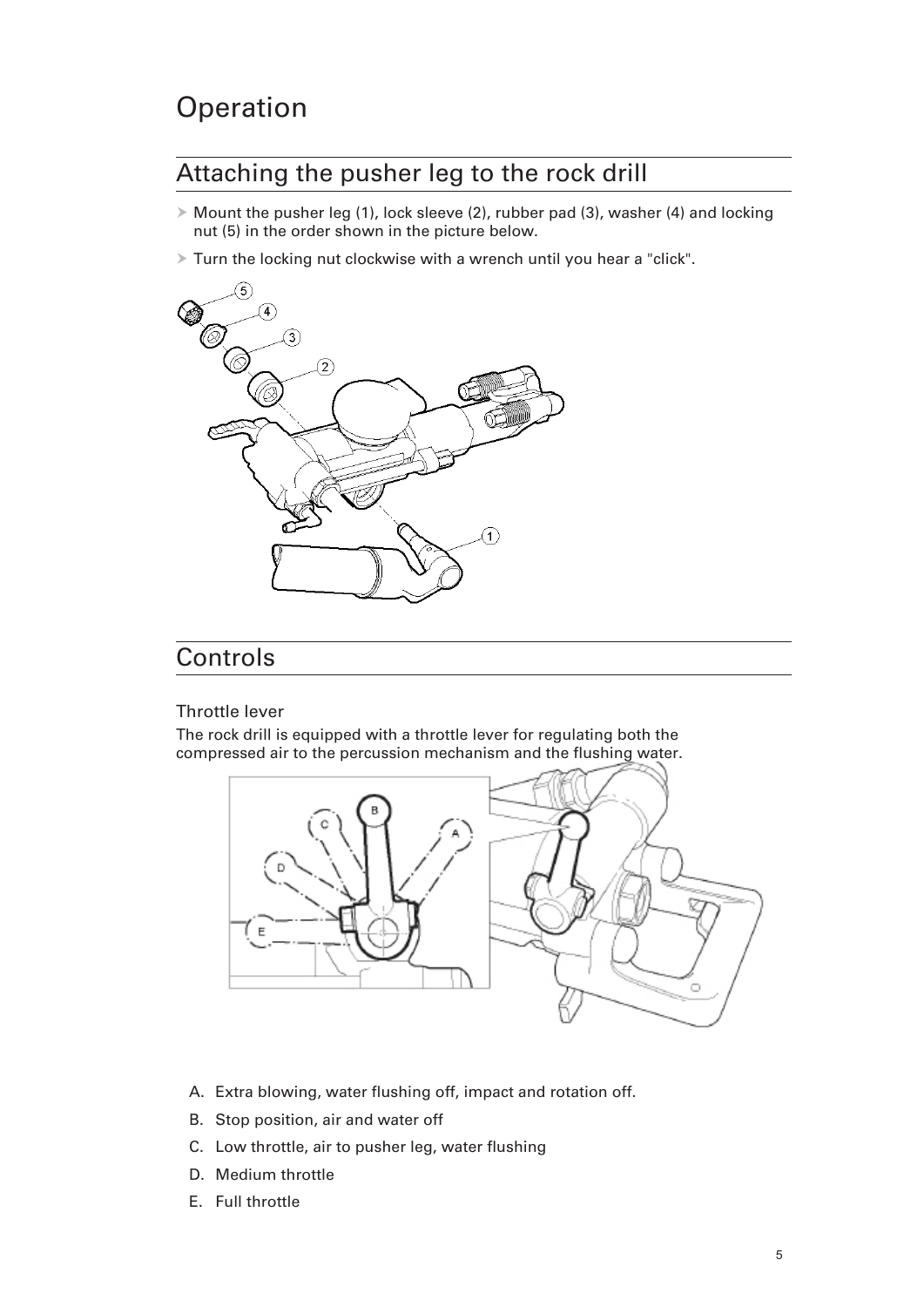Feed control Adjust the feed force by means of the feed control lever as follows:



- A. Pushing the lever in this direction will increase feed force.
- B. Pulling the lever in this direction will decrease feed force

#### **Trigger**

When the trigger (A) is pushed in, the feed force stops abruptly and the setting on the feed control lever is overridden. The piston rod in the pusher leg retracts automatically. This function is used for example to adjust the height of the rock drill, when rigging up the pusher leg, or when there is a tendency to jam. When the trigger is released, the feed control setting is activated again.

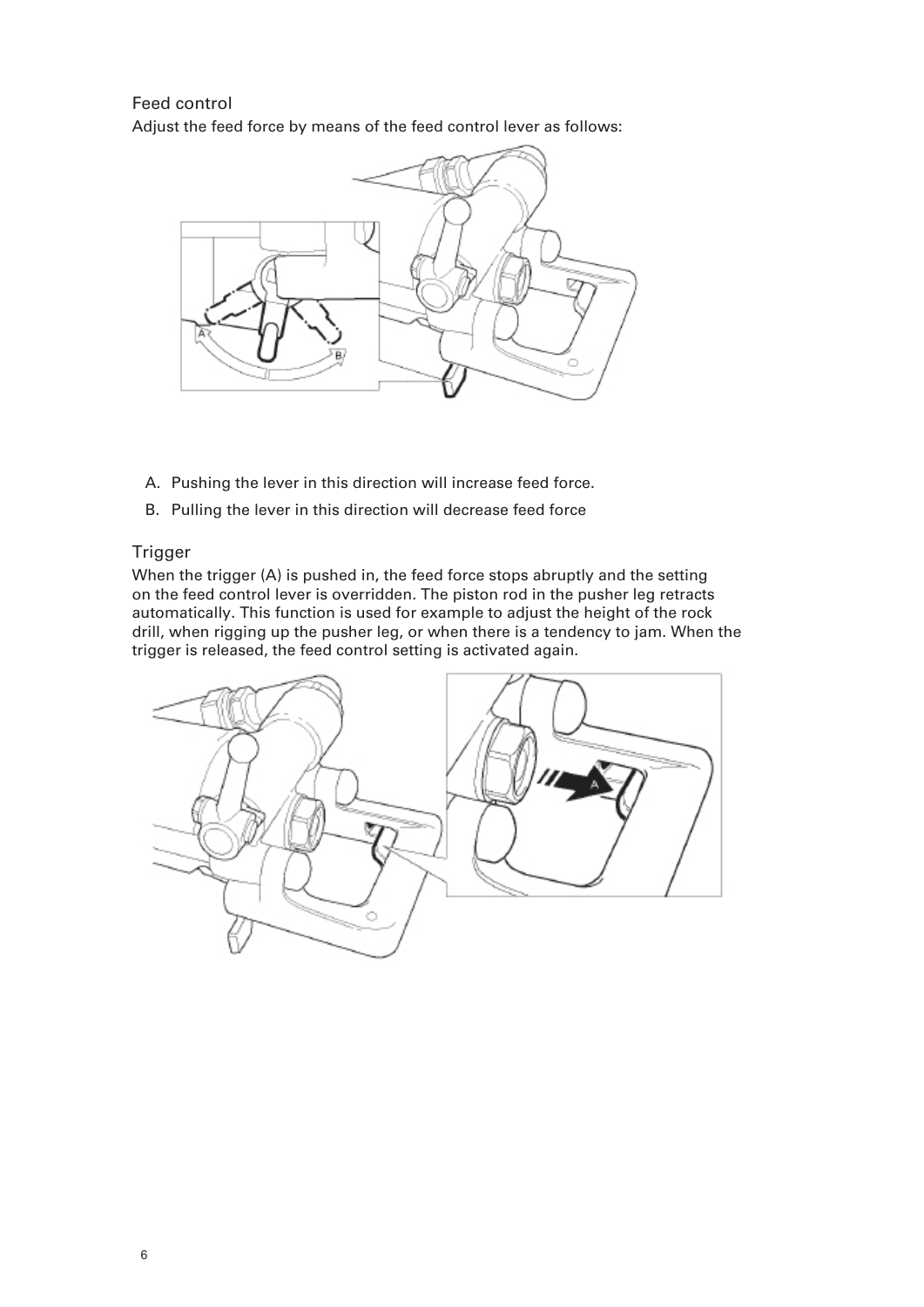## Drilling

Starting the rock drill

- 1. Open the main valve for compressed air.
- 2. Open the cock for the flushing water.
- 3. Adjust the feed control lever to give a suitable feed force for collaring the hole.
- 4. Align the rock drill so that the working tool touches the desired collaring point.
- 5. Move the throttle lever forward a little, which will start water flushing, percussion and rotation.
- 6. Collar the hole with reduced feed force.
- 7. Move the throttle lever fully forward once the working tool has gained a secure footing in the rock.
- 8. Adjust the feed force by means of the control lever so that the maximum penetration rate is obtained.

#### Stopping the rock drill

Pull the throttle lever backwards, which will stop percussion, rotation and flushing water.

Re-positioning the pusher leg

- 1. Switch off the rock-drill percussion and flushing by means of the throttle lever.
- 2. Press the trigger, whereupon the piston rod is pulled back into the pusher-leg cylinder automatically.
- 3. Re-position the pusher leg.
- 4. Release the trigger, whereupon the piston rod will move outwards again.
- 5. Move the throttle lever forward into the working position.

Note!The feed control lever does not need to be touched throughout this operation.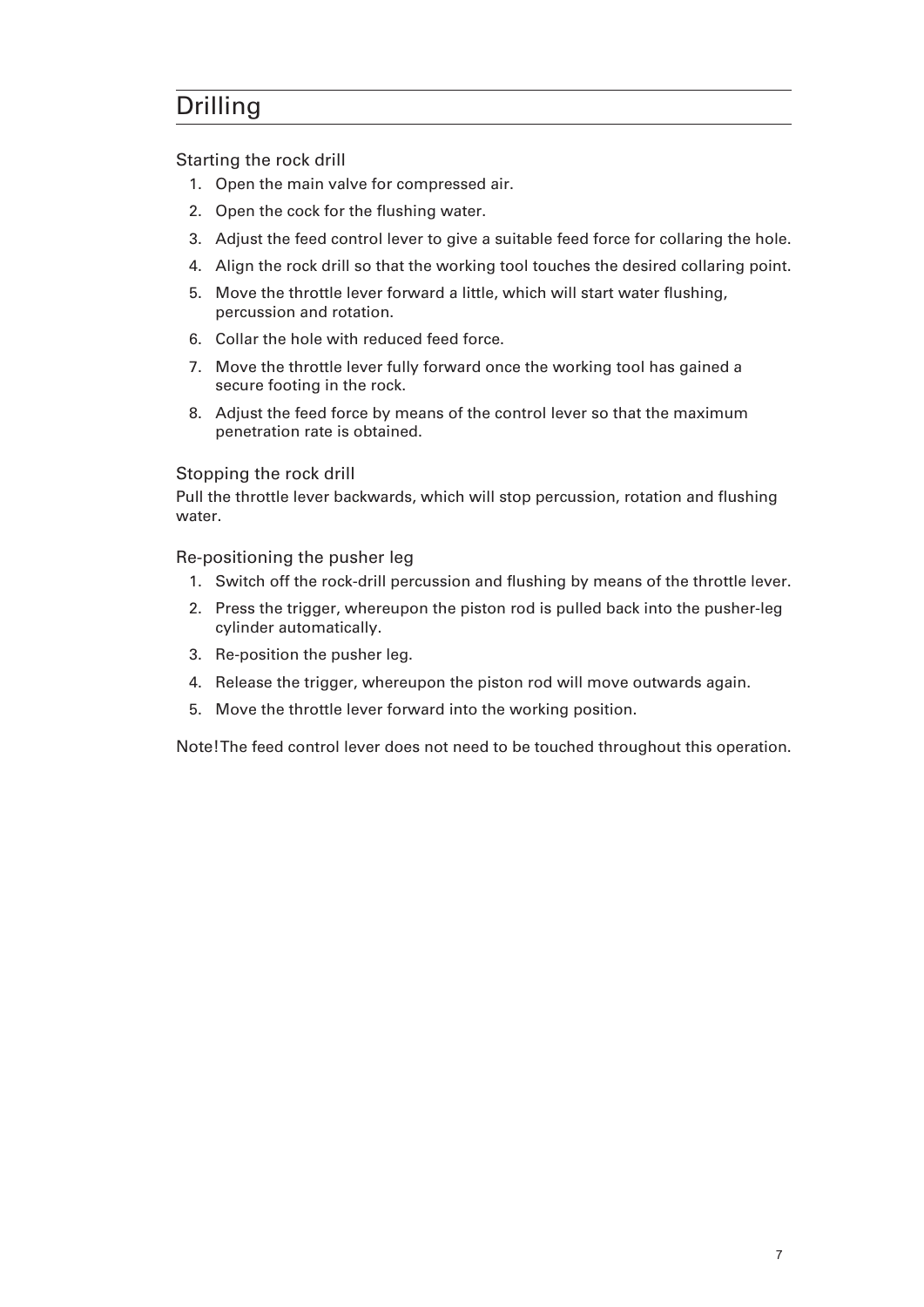## Trouble shooting

Low penetration rate may be caused by insufficient feed force from the pusher leg, check the following points:

- $\blacktriangleright$  Increase the angle between pusher leg and drilling surface.
- $\triangleright$  Ring in cross arm wears out; seals between cylinder and back head are worn out. Replace defective seals.
- $\triangleright$  Loose connection between frame body and outer pipe; lose or defective seal pad at the end of air tube and double YX seals, replace seals.
- $\triangleright$  Trigger on back head and change over valve are blocked, repair.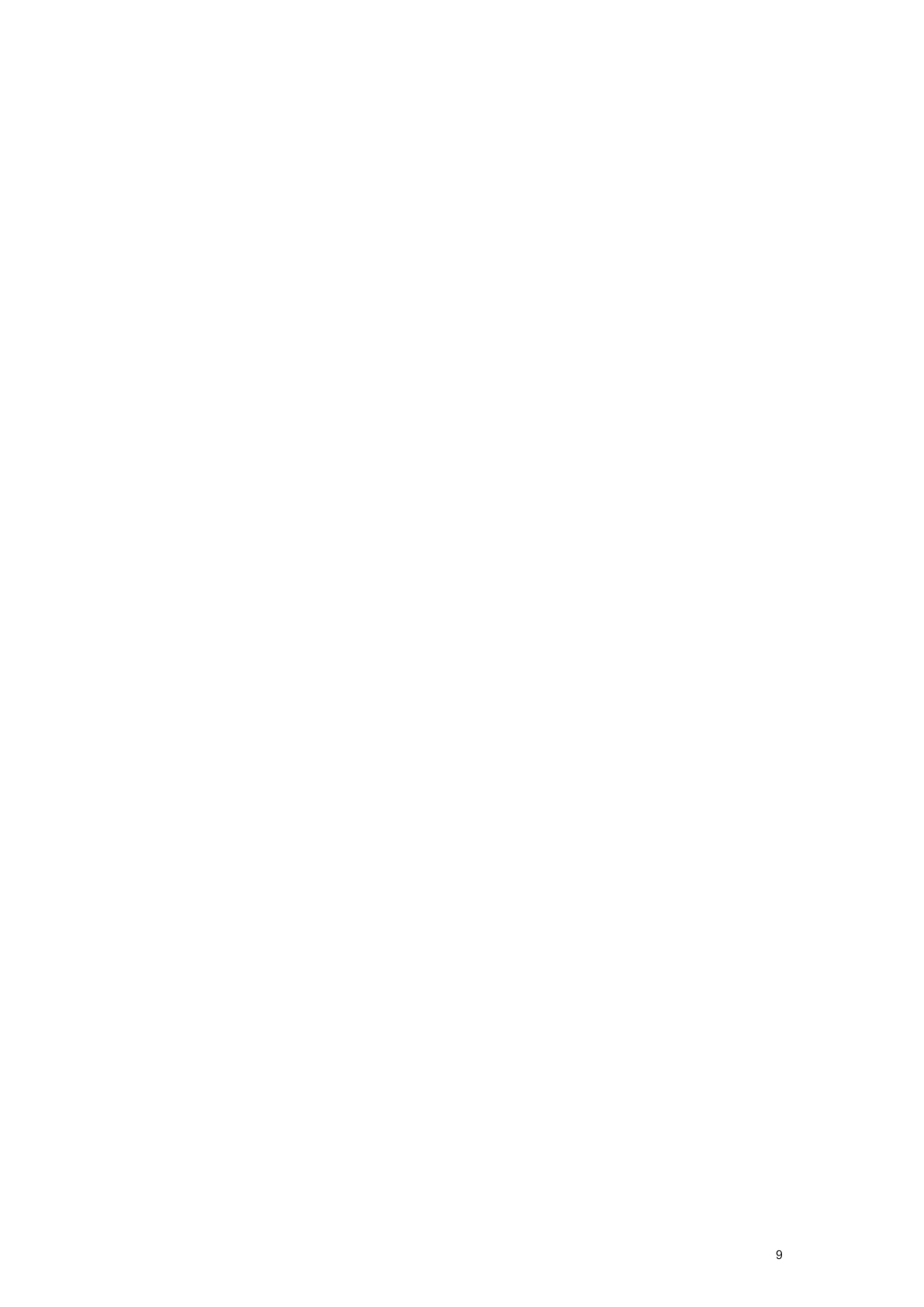# Spare parts list and exploded drawing

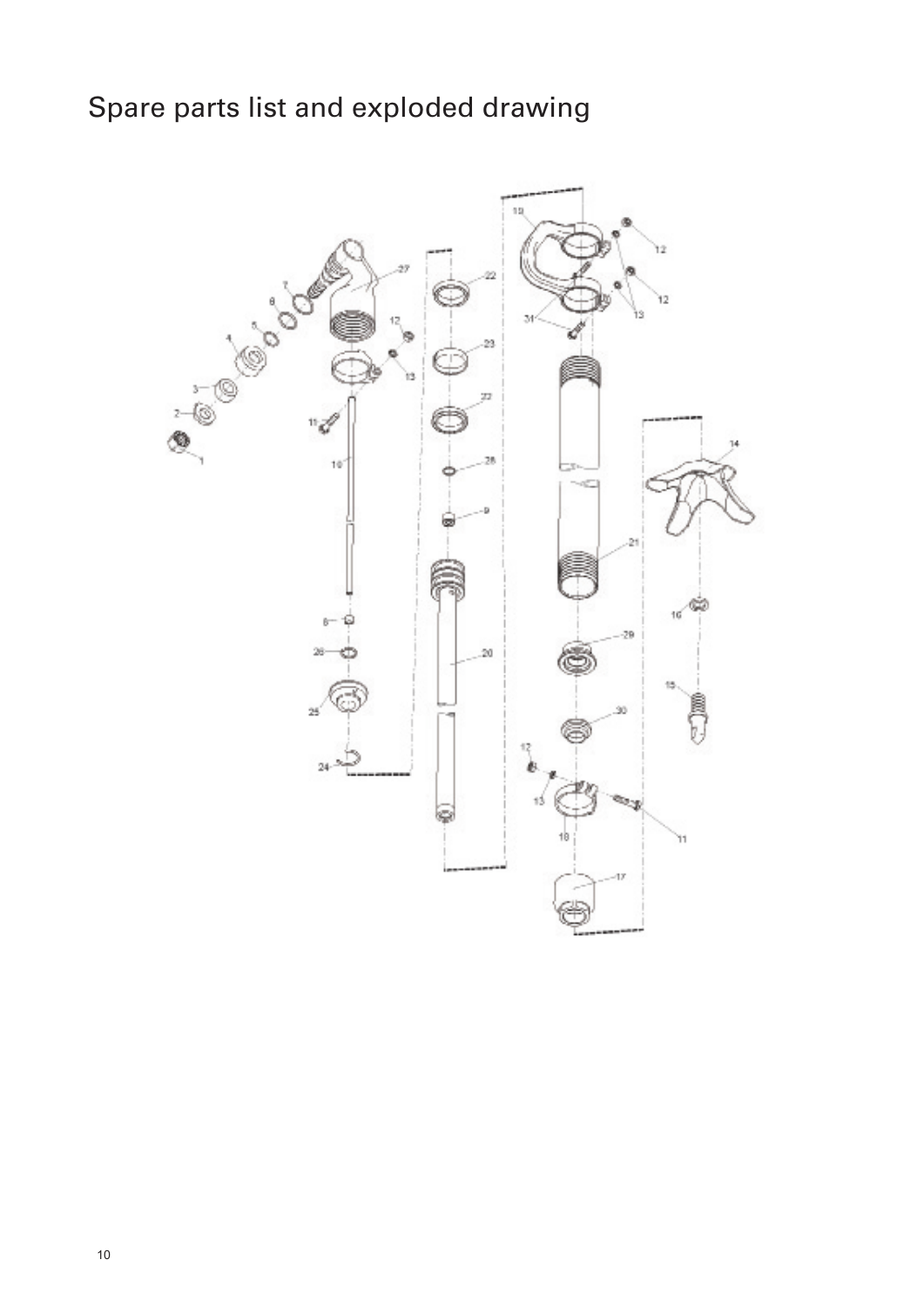| No.              | Description         | Quantity                 |                          | Product no.              | Product code |                   |
|------------------|---------------------|--------------------------|--------------------------|--------------------------|--------------|-------------------|
|                  |                     | <b>FT160A</b>            | <b>FT160B</b>            | FT160C                   |              |                   |
| $\mathbf{1}$     | Lock nut            | $\overline{\phantom{a}}$ | $\overline{\phantom{a}}$ | $\overline{\phantom{0}}$ | 96000327     | 9616-1-3312310338 |
| 2                | Pad                 | 1                        | 1                        | 1                        | 96000328     | 9616-1-3312310339 |
| 3                | Rubber pad          | 1                        | $\mathbf{1}$             | 1                        | 96000329     | 9616-1-3312310340 |
| 4                | Lock sleeve         | 1                        | 1                        | 1                        | 96000330     | 9616-1-3312310341 |
| 5                | O-ring              | 1                        | $\mathbf{1}$             | 1                        | 96000507     | 9616-1-3312310677 |
| 6                | O-ring              | 1                        | 1                        | 1                        | 96000509     | 9616-1-3312310680 |
| 7                | O-ring              | 1                        | 1                        | 1                        | 96000510     | 9616-1-3312310681 |
| 8                | Air pipe rubber pad | 1                        | 1                        | 1                        | 96000342     | 9616-1-3312310353 |
| $\boldsymbol{9}$ | Double Yx-seal ring | 1                        | 1                        | 1                        | 96000336     | 9616-1-3312310347 |
| 10               | Air pipe            | 1                        |                          |                          | 96000356     | 9616-1-3312310386 |
| 10               | Air pipe            |                          | $\mathbf{1}$             |                          | 96000569     | 9617-1-3312311115 |
| 10               | Air pipe            |                          |                          | 1                        | 96000350     | 9619-1-3312310361 |
| 11               | Hex head bolt       | $\overline{2}$           | $\overline{2}$           | $\overline{2}$           | 96000519     | 9616-1-3312310698 |
| 12               | Small nut           | 3                        | 3                        | 4                        | 96000554     | 9616-1-3312311016 |
| 13               | Spring pad          | 3                        | 3                        | $\overline{4}$           | 96000534     | 9605-1-3312310716 |
| 14               | Foot                | 1                        | 1                        | 1                        | 96000341     | 9616-1-3312310352 |
| 15               | Center              | 1                        | $\mathbf{1}$             | 1                        | 96000340     | 9616-1-3312310351 |
| 16               | Spring pad          | 1                        | 1                        | 1                        | 96000535     | 9616-1-3312310718 |
| 17               | Lower tube socket   | 1                        | $\mathbf{1}$             | 1                        | 96000346     | 9616-1-3312310357 |
| 18               | Locking ring        | $\overline{2}$           | $\overline{2}$           | $\overline{2}$           | 96000345     | 9616-1-3312310356 |
| 19               | Handle              | 1                        | $\mathbf{1}$             | 1                        | 96000343     | 9616-1-3312310354 |
| 20               | Piston bar          | 1                        |                          |                          | 96000338     | 9616-1-3312310349 |
| 20               | Piston bar          |                          | $\mathbf{1}$             |                          | 96000556     | 9617-1-3312311033 |
| 20               | Piston bar          |                          |                          | 1                        | 96000557     | 9619-1-3312311034 |
| 21               | Outer pipe          | 1                        |                          |                          | 96000337     | 9616-1-3312310348 |
| 21               | Outer pipe          |                          | 1                        |                          | 96000347     | 9617-1-3312310358 |
| 21               | Outer pipe          |                          |                          | 1                        | 96000349     | 9619-1-3312310360 |
| 22               | Yx-seal ring        | 2                        | $\overline{2}$           | 2                        | 96000335     | 9616-1-3312310346 |
| 23               | Support ring        | 1                        | 1                        | 1                        | 96000334     | 9616-1-3312310345 |
| 24               | Rubber ring         | 1                        | 1                        | 1                        | 96000333     | 9616-1-3312310344 |
| 25               | Frame pad           | 1                        | $\mathbf{1}$             | 1                        | 96000332     | 9616-1-3312310343 |
| 26               | O-ring              | 1                        | 1                        | 1                        | 96000505     | 9616-1-3312310675 |
| 27               | Frame               | 1                        | $\mathbf{1}$             | 1                        | 96000331     | 9616-1-3312310342 |
| 28               | Rubber ring         | 1                        | 1                        | 1                        | 96000533     | 9616-1-3312310715 |
| 29               | Guide sleeve        | 1                        | $\mathbf{1}$             | 1                        | 96000339     | 9616-1-3312310350 |
| 30               | Dust cap            | 1                        | 1                        | 1                        | 96000357     | 9616-1-3312310387 |
| 31               | Hex head bolt       | $\overline{\mathbf{c}}$  | $\overline{c}$           | $\overline{2}$           | 96000521     | 9616-1-3312310700 |